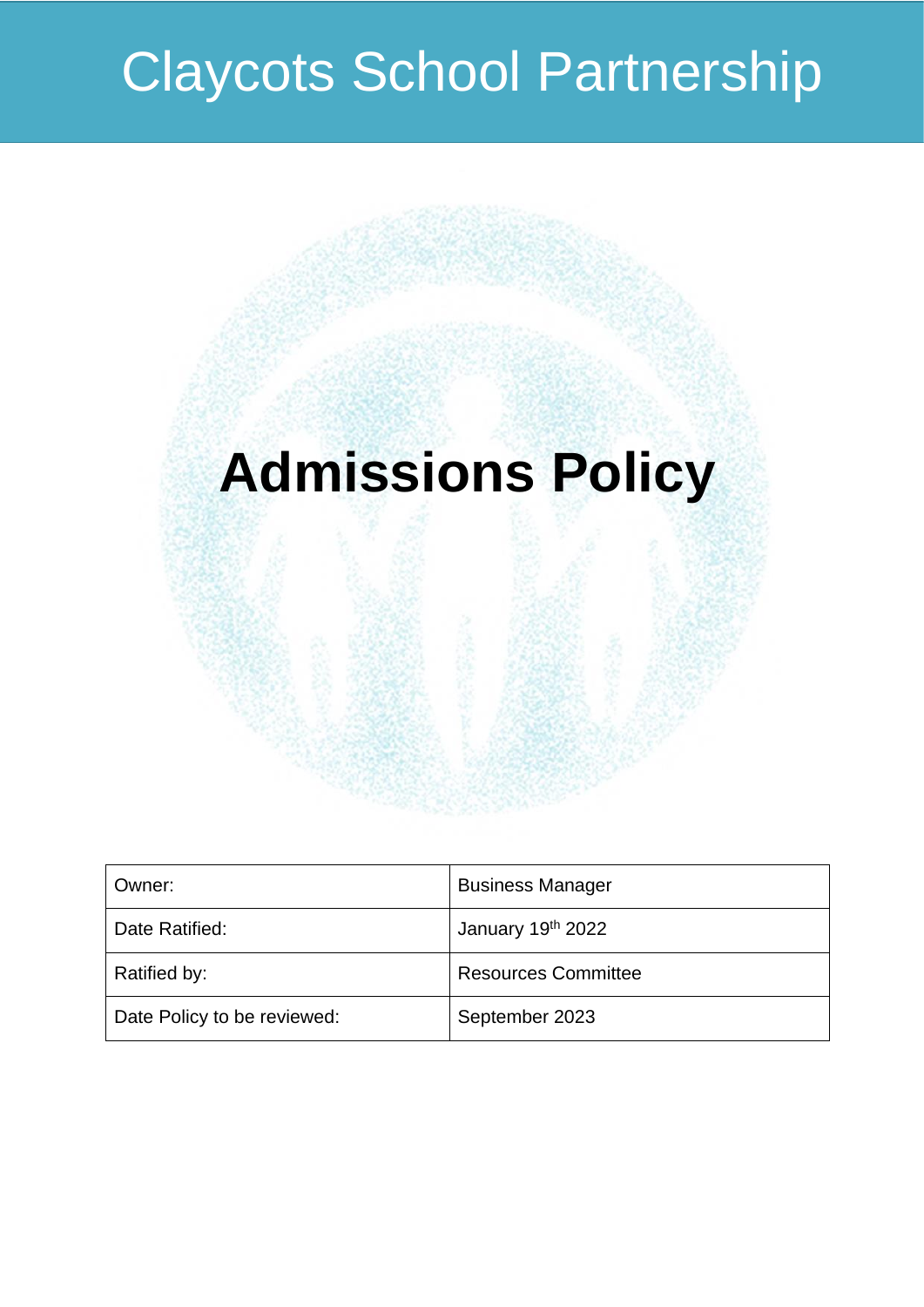

# **Table of Contents**

| 5. Requests for admission outside the normal age group  Error! Bookmark not defined. |  |
|--------------------------------------------------------------------------------------|--|
|                                                                                      |  |
|                                                                                      |  |
|                                                                                      |  |
|                                                                                      |  |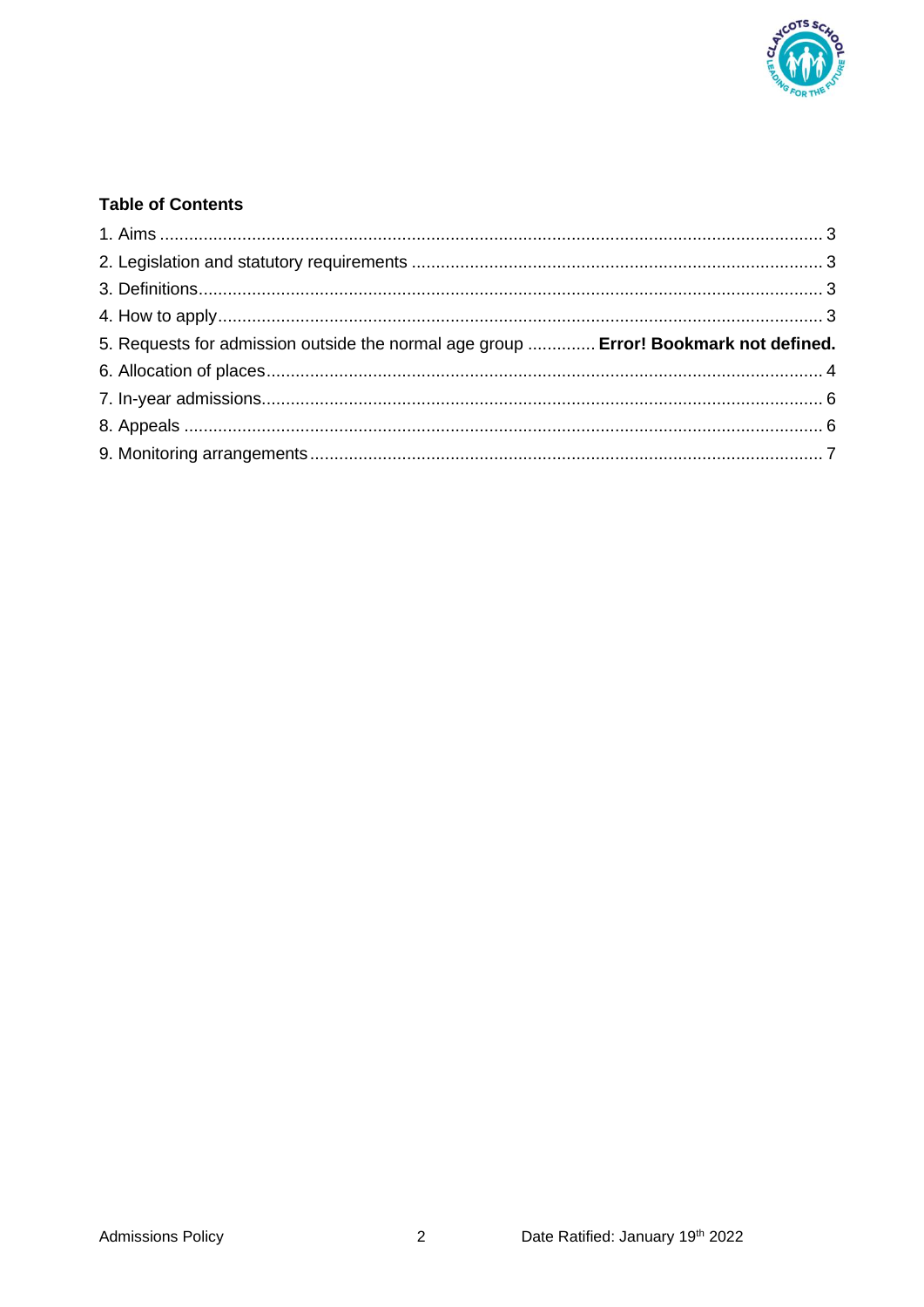

# <span id="page-2-0"></span>**Aims**

This policy aims to:

- Ensure that all school places at Claycots School are allocated and offered in an open and fair way.
- Explain how to apply for a place at the school
- Set out the school's arrangements for allocating places to the pupils who apply
- Explain how to appeal against a decision not to offer your child a place

# <span id="page-2-1"></span>**Legislation and statutory requirements**

This policy is based on the following advice from the Department for Education (DfE):

- [School Admissions Code 2021](https://www.gov.uk/government/publications/school-admissions-code--2)
- [School Admission Appeals Code](https://www.gov.uk/government/publications/school-admissions-appeals-code)

The school is required to comply with these codes, and with the law relating to admissions as set out in the [School Standards and Framework Act 1998.](http://www.legislation.gov.uk/ukpga/1998/31/contents)

# <span id="page-2-2"></span>**Definitions**

The **normal admissions round** is the period during which parents can apply for state-funded school places at the school's normal point of entry, using the common application form provided by their home local authority.

**Looked after children** are children who, at the time of making an application to a school, are:

- In the care of a local authority, or
- Being provided with accommodation by a local authority in exercise of its social services functions

**Previously looked after children** are children who were looked after, but ceased to be so because they:

- Were adopted under the Adoption Act 1976 or the Adoption and Children Act 2002, or
- Became subject to a child arrangements order, or
- Became subject to a special guardianship order

This includes children who appear to have been in state care outside of England and have ceased to be in state care due to being adopted.

A child reaches **compulsory school age** on the prescribed day following his or her fifth birthday (or on his or her fifth birthday if it falls on a prescribed day). The prescribed days are 31 December, 31 March and 31 August.

## <span id="page-2-3"></span>**How to apply**

To apply for a school place in the normal admissions round you should go to the admissions page of your home local authority website (regardless of which local authority the schools are in). You can use this form to express your preference for a minimum of 3 state-funded schools, in rank order.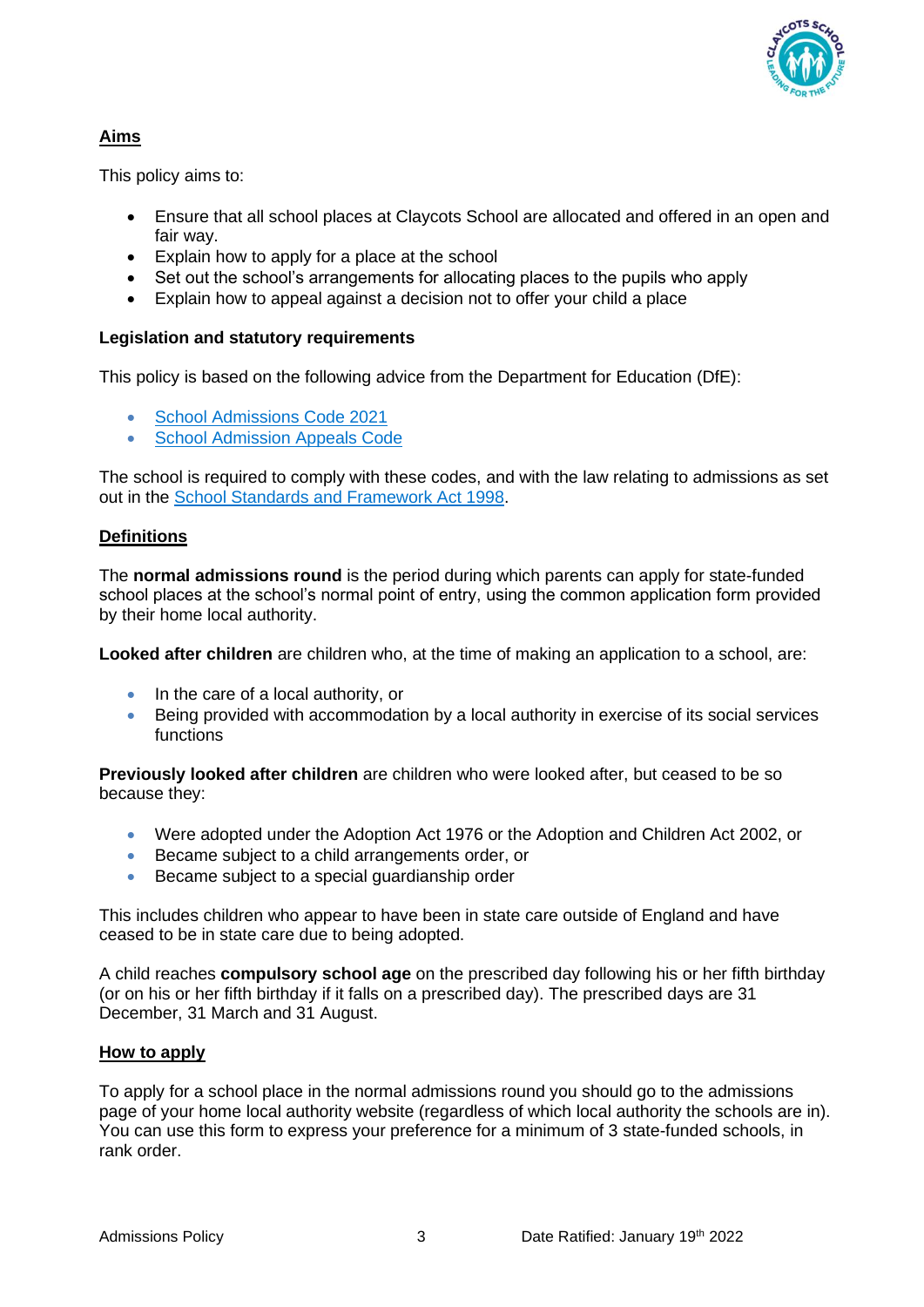

You will receive an offer for a school place directly from your local authority.

Please note, pupils already attending our nursery will not transfer automatically into the main school. A separate application must be made for a place in reception.

<span id="page-3-0"></span>You will be required to complete a school application form, which can be found on our website.

#### **Allocation of places**

#### **Admission number**

The school has an agreed admission number of 120 pupils at each campus for entry in year reception.

PAN does not determine availability of places in other year groups.

This means that for other years groups which are not the normal points of admission, PAN does not apply admission authorities cannot refuse admissions solely on the grounds that they are full (reached their PAN) in those year groups.

Admissions may be refused where the admissions of another child would prejudice the provision of efficient education or efficient use of resources.

#### **Oversubscription criteria**

#### **The following criteria will be followed when the school has more applications than places available:**

- Looked after children and all previously looked after children who apply for a place at the school, including those children who appear (to the admission authority) to have been in state care outside of England and ceased to be in state care as a result of being adopted.
- LAC and PLAC who cease to be looked after as a result of being adopted or subject to child arrangements/special guardianship order.
- Children whose education, health and care (EHC) plans name the school must be admitted before any other places are allocated.
- Children who have strong medical or social grounds for admission
- Children who will have a brother or sister, including all blood half-, step-, adoptive and foster brothers and sisters of the child (not cousins) who live at the same home as the child, in the infant, linked junior or primary school in September 2021. This would not apply if the sibling were due to leave in the July before the younger child would be admitted
- Children of staff where the:
	- a. member of staff has been employed at the school for two or more years at the time at which the application for admission to the school is made; and/or
	- b. the member of staff is recruited to fill a vacant post at the school for which there is a demonstrable skill shortage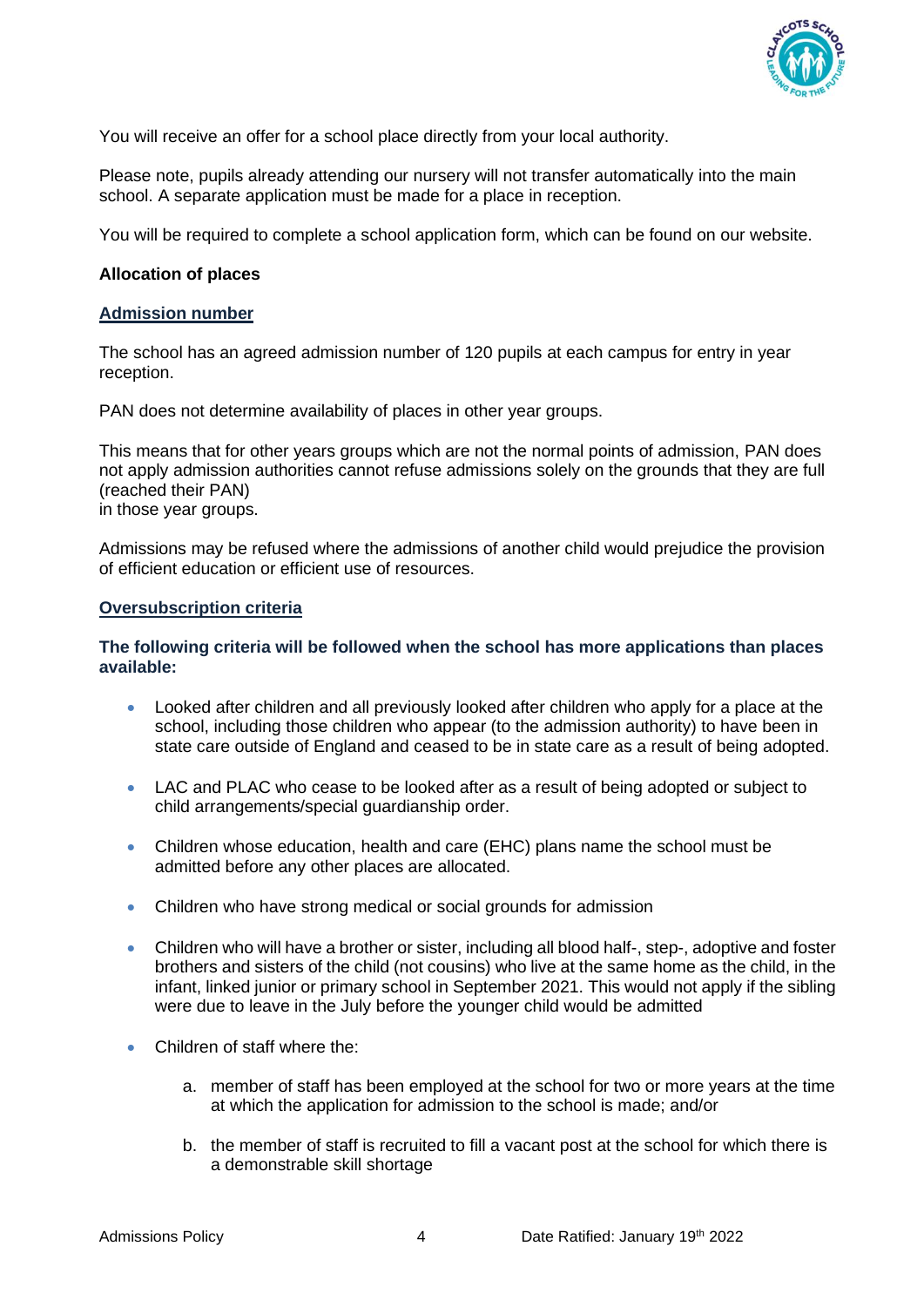

If the school is not oversubscribed, all applicants will be offered a place.

# **Tie break**

In the case of 2 or more applications that cannot be separated by the oversubscription criteria outlined above, the school will use the distance between the school and a child's home as a tie breaker to decide between applicants. Priority will be given to children who live closest to the school. Distance will be measured in a straight line from the child's home address to the school's front gates on [road name]. A child's home address will be considered to be where he/she is resident for the majority of nights in a normal school week.

Or where the distance between 2 children's homes and the school is the same, random allocation will be used to decide between them. This process will be independently verified.

## **Children below compulsory school age**

Where children below compulsory school age are offered a place at the school, they will be entitled to attend the school full-time in the September following their fourth birthday.

Parents may defer their child's entry to the school until later in the school year but not beyond the point at which the child reaches compulsory school age, and not beyond the beginning of the final term of the school year the offer was made for.

Where the parents wish, children may attend part-time until later in the school year but not beyond the point at which they reach compulsory school age.

#### **Challenging behaviour**

We will not refuse to admit a child on behavioural grounds in the normal admissions round or at any point in the normal year of entry. We may refuse admission for an in-year applicant for a year group that isn't the normal point of entry, only in such a case that we have good reason to believe that the child may display challenging behaviour that may adversely affect the provision we can offer. In this case, we will refer to the Fair Access Protocol. We will not refuse admission on these grounds to looked after children, previously looked after children and children with EHC plans listing the school.

#### **Fair Access Protocol**

We participate in Slough Borough Council's Fair Access Protocol. This helps ensure that all children, including those who are unplaced and vulnerable, or having difficulty in securing a school place in-year, get access to a school place as quickly as possible.

Fair Access Protocols may only be used to place the following groups of vulnerable and/or hard to place children, where they are having difficulty in securing a school place in-year, and it can be demonstrated that reasonable measures have been taken to secure a place through the usual inyear admission procedures:

- Children either subject to a Child in Need Plan or a Child Protection Plan or having had a Child in Need Plan or a Child Protection Plan within 12 months at the point of being referred to the Protocol;
- Children living in a refuge or in other Relevant Accommodation at the point of being referred to the Protocol;
- Children from the criminal justice system;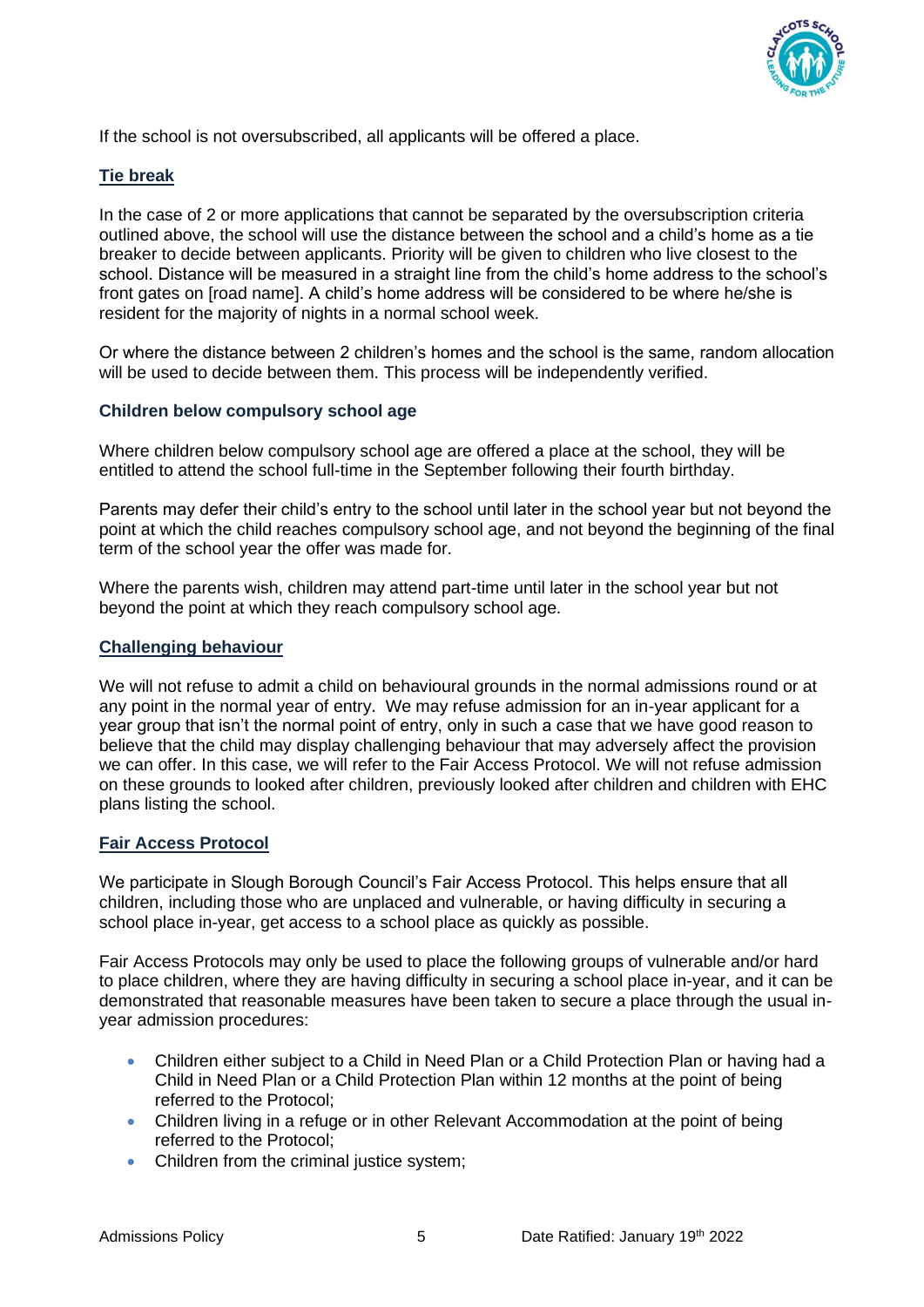

- Children in alternative provision who need to be reintegrated into mainstream education or who have been permanently excluded but are deemed suitable for mainstream education;
- Children with special educational needs (but without an Education, Health and Care plan), disabilities or medical conditions;
- Children who are carers;
- Children who are homeless:
- Children in formal kinship care
- Children of, or who are, Gypsies, Roma, Travellers, refugees, and asylum seekers;
- Children who have been refused a school place on the grounds of their challenging behaviour; (where an admission authority receives an in-year application for a year group that is not the normal point of entry and it does not wish to admit the child because it has good reason to believe that the child may display challenging behaviour, it may refuse admission and refer the child to the Fair Access Protocol.
- Children for whom a place has not been sought due to exceptional circumstances
- Children who have been out of education for four or more weeks where it can be demonstrated that there are no places available at any school within a reasonable distance of their home. This does not include circumstances where a suitable place has been offered to a child and this has not been accepted; and
- Previously looked after children for whom the local authority has been unable to promptly secure a school place

## <span id="page-5-0"></span>**In-year admissions**

Parents can apply for a place for their child at any time. If there are spaces available in the year group you are applying for, your child will be offered a place.

To apply for an in-year admission you go to the admissions page of your home local authority website to apply for a school place. You can use this form to express your preference for a minimum of 3 state-funded schools, in rank order.

You will receive an offer for a school place directly from your local authority.

Parents will be notified of the outcome of your in-year application in writing within 10-15 school days.

You will also be required to complete a school application form, which can be found on our website.

Where an applicant is offered a school place following an in-year application, and the offer is accepted, arrangements will be made by the school for the child to start as soon as possible, particularly where the child is out of school.

## <span id="page-5-1"></span>**Appeals**

<span id="page-5-2"></span>If your child's application for a place at the school is unsuccessful, you will be informed why admission was refused and given information about the process for hearing appeals. If you wish to appeal, you must set out the grounds for your appeal in writing. Please go to School admissions appeals – [Slough Borough Council](https://www.slough.gov.uk/school-admissions/school-admissions-appeals) for more information.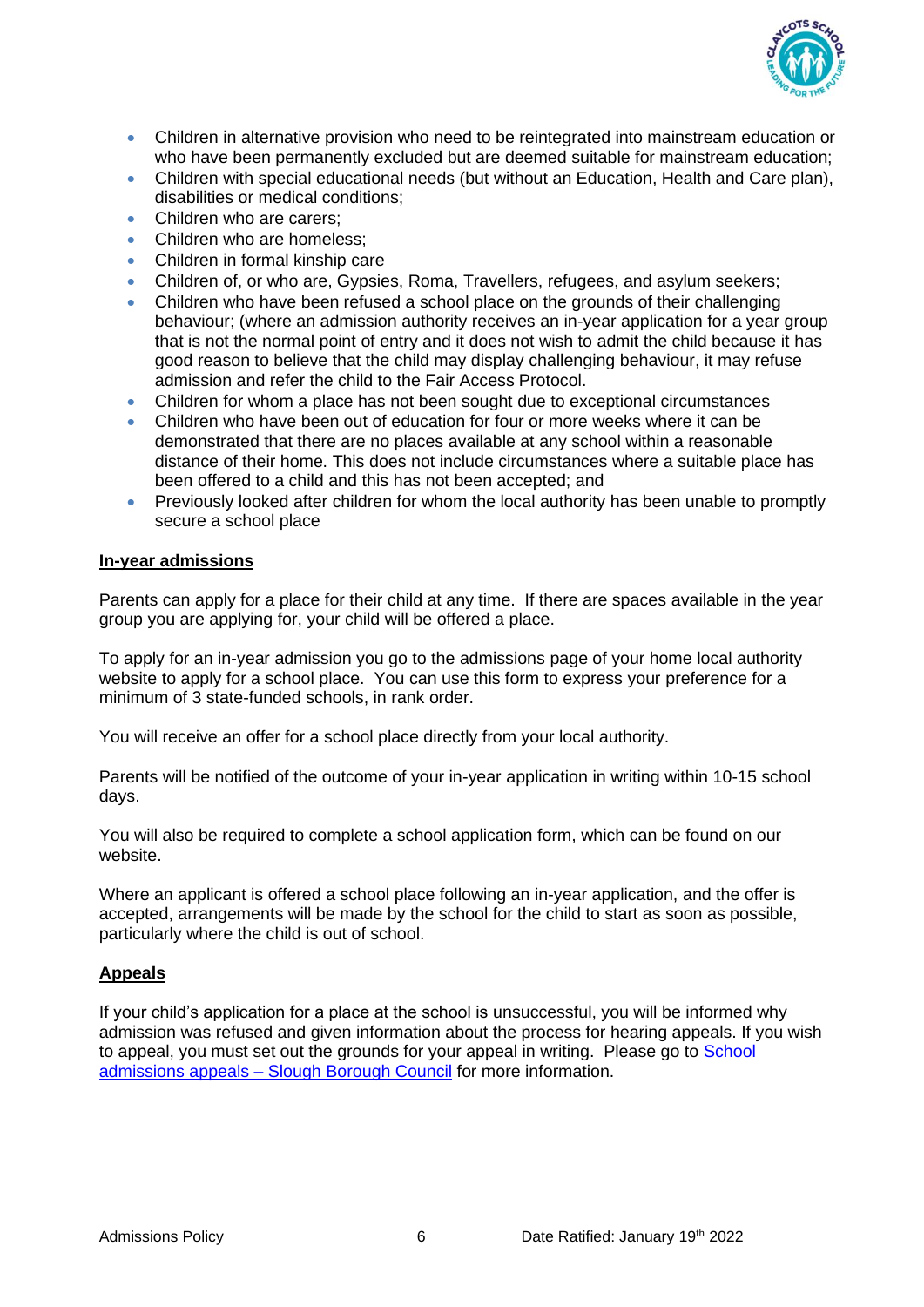

## **Monitoring arrangements**

This policy will be reviewed and approved by the Governing Body every year. Whenever changes to admission arrangements are proposed (except where the change is an increase to the agreed admission number), the Governing Board will publicly consult on these changes. If nothing changes, it will publicly consult on the school's admission arrangements at least once every 7 years.